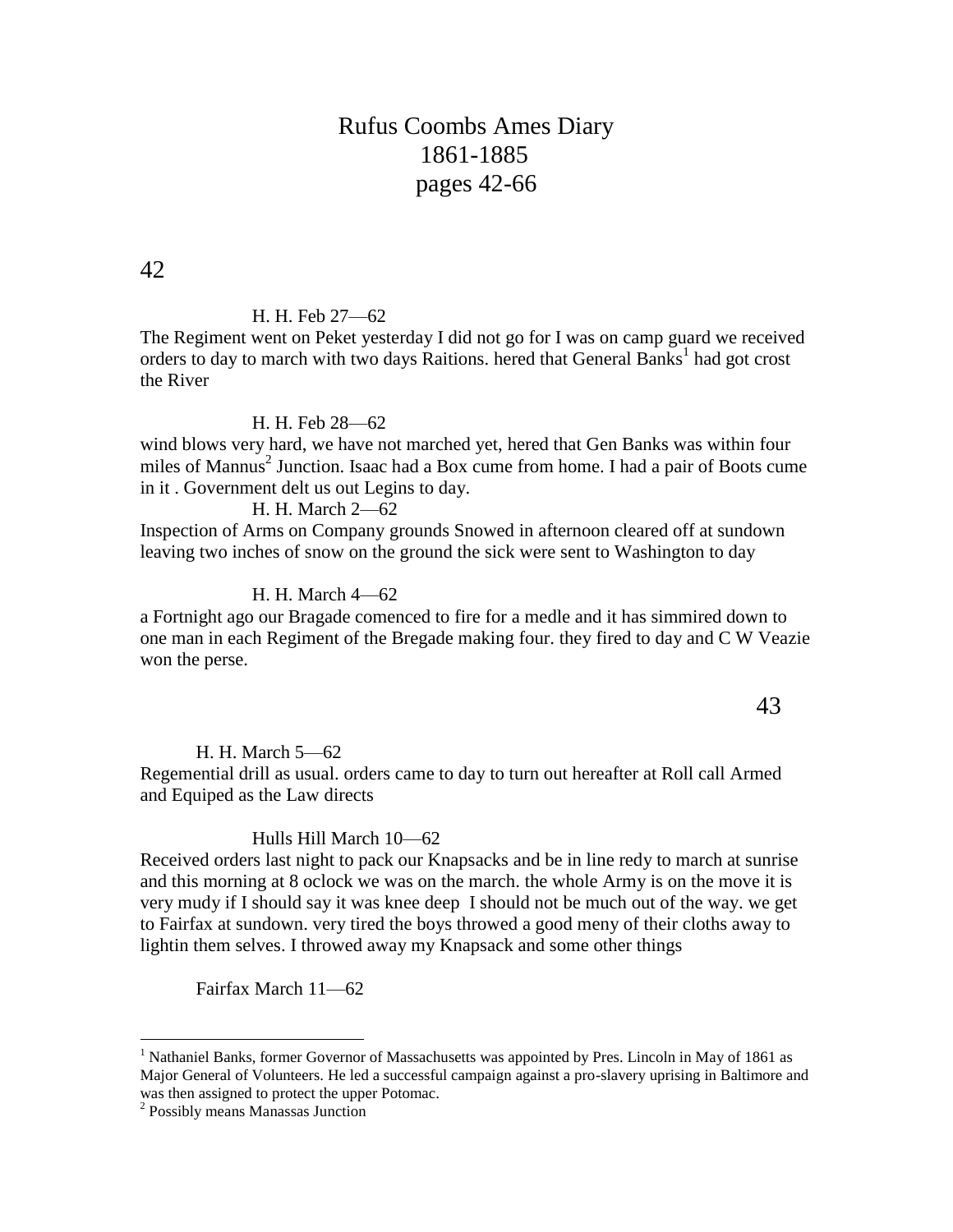it Raind through the night, but is very pleasant to day. we are encamped about 300 yards from Fairfax Cort House. we had a Posted Guard in the Town last night. General Mcclellen passed this forenoon on his way to Centervill. during the day there was a number of Regiments passed on their way to Alexandria from Centervill. the report is that the Rebels

# 44

have left Mannasus Junction so the Army is returning.

### Fairfax March 12—62

pleasent and warm through the day. but cold and disegreeble nights. Infentry and Cavelery have been passing all day coming from Mannasus. we are on the highway between Menusus and Alexandria. at sundown Little Mac<sup>3</sup> passed on his way to Alexandria he was cheered all along the rout he is thought a great deal off by the Boys.

### Fairfax March 13—62

overcast and looks as if it was agoing to rain. nothing to do but plenty of fun. Army still passing to the rear sometimes we see a squad of johnies marched by. so with all tis and robing the Sutlers once and a while time flies Quite fast. this afternoon I got a pass and went to the City, and had Quite agreeble afternoon we get along very well through the day but these cold nights is what tells on us. for we have nothing but a Poncho over us, with an Army Blanket.

### Fairfax March 14—62

Cloudy with some raine, there has been a large numbr of Slaves passed bye going for Washington, they are very pelate to the soldiers as they pass. we had a Bytalion drill this afternoon and the following address delivered

Head Quarters Army of the Potomac.

Soldiers of the Amy of the Potomoc

For a long time I have kept you inactive but not without a purpose. You were to be disciplined armed and instructed; the formidable artillery you now have had to be created. other Armies were to move and accomplish certain results. I have held you back that you might give the death blow to the Rebellion that has distructed our once happy Country. the patience you have shown and your confidence in your General are worth a dozen victories. these preliminary results are now accomplished. I feel that the patient labors of meny Months have produced their fruit. the Army of the Potomac is now a real Army. magnificent in material admirable in discipline and

# 46

 $\overline{a}$ 

instruction excellently equipped and armed. your commanders, are all that I could wish. the moment for action has arrived and I know that I can trust you to save our Country. as

<sup>&</sup>lt;sup>3</sup> Nickname for General George B. McClellan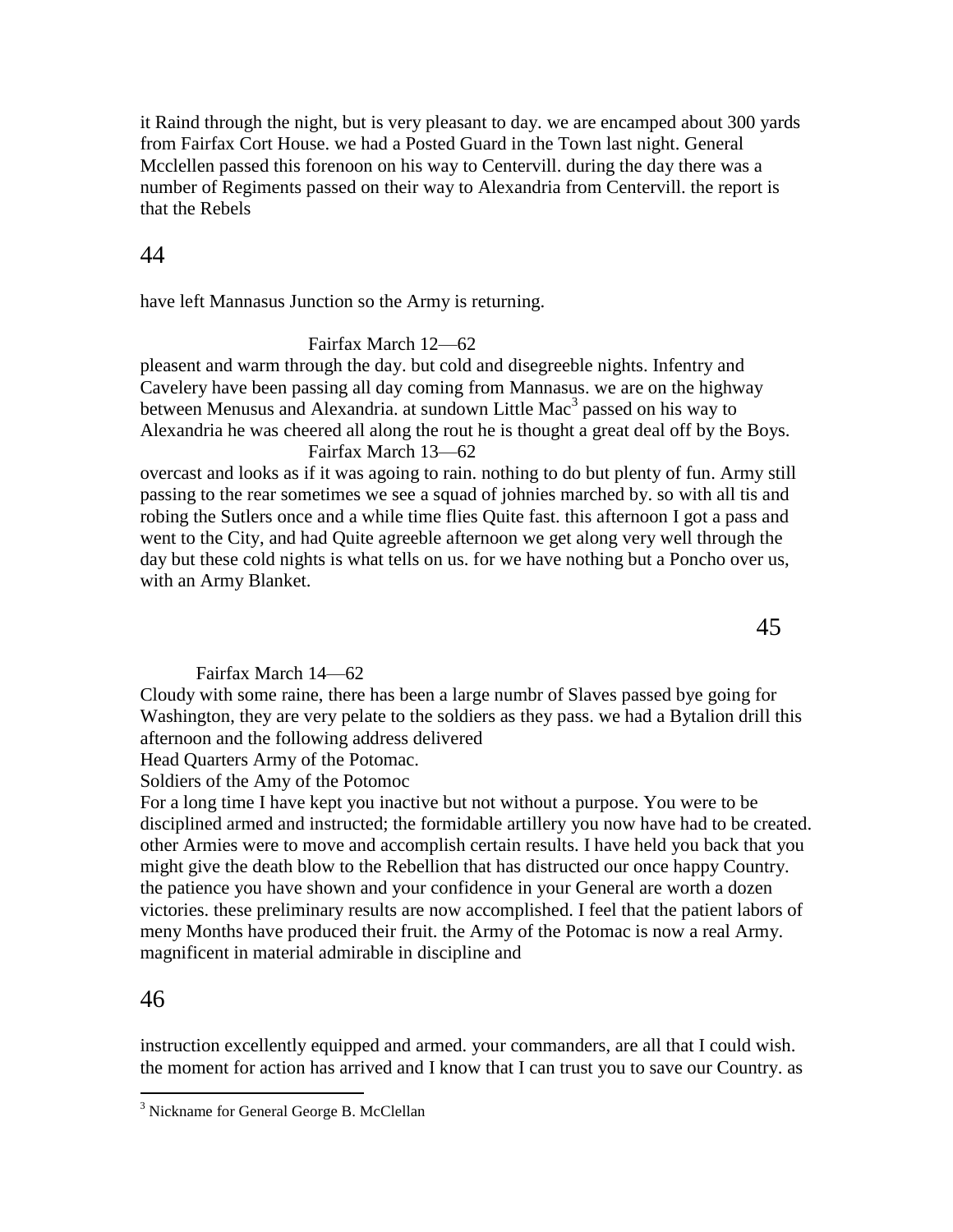I ride through your ranks I see in your faces the sure presage of victory. I feel that you will do whatever I ask of you, the period of inaction has passed. I will bring you now face to face with the Rebels. and only pray that God may defend the right. In whatever direction you may mover however strange my actions may appear to you ever bear in mind that my fate is linked with yours, and that all I do is to bring you where I now you wish to be on the decisive battle field. it is my business to place you there. I am to watch over you as a parent over his Children, and you know that your General loves you from the depths of his heart.it shall be my call as it has ever been to gain success with the least possible loss. but I know that if it is necessary you will willingly follow me to our graves. for our righteous cause God smiles upon us victory attends us. yet I would not have you think that our aim is to be attained without

47

a manly struggle. I will not disguise it from you. you have brave foes to encounter freemen well worthy of the steel that you will use so well. I shall demand of you great heroic exertions rapid and long marches despirate combats privations perhaps we will share all these together, and when this sad war is over we will return to our homes and feel that we can ask ho higher honor than the proud consciousness that we belonged to the Army of the Potomac

> Geo B McClellen Major General Commanding

#### March 15–62

a Rainey day we left Fairfax at 6 this morning the roads are very bad the Regiment stoped within three miles of Alexandria but Johnie Veezie and I went on further untill we found a Barn full of hay we got up on the hay Mow and crawled down into it where we slept all night and turned out st—nning and smiled while we have a sigh for the poor soldirs that had to sleep on the wet ground.

### 48

#### March 16–62

it has stoped raining but looks as if it wanted to rain some more. I am siting in the Barn window looking out upon the Potomac River, about one and a half miles off. there is a schooner becalmed with her flying jid run down it looks home like and makes we wish I was at home. dering the day John and I went where the company was and got some coffee and hardbread, I was detailed to go no fertig but did not go

#### March 17–62

still threatning to rain six of our Company found out where John and I stoped and they have come to the Barn they stoped with us last night. this morning I went to the Company and Charles Veezie and I went to Alexandria and went on baord of the Schooner Herret of Castine. I had the pleasure of escorting a lady part of the way she was afraid of the Soldirs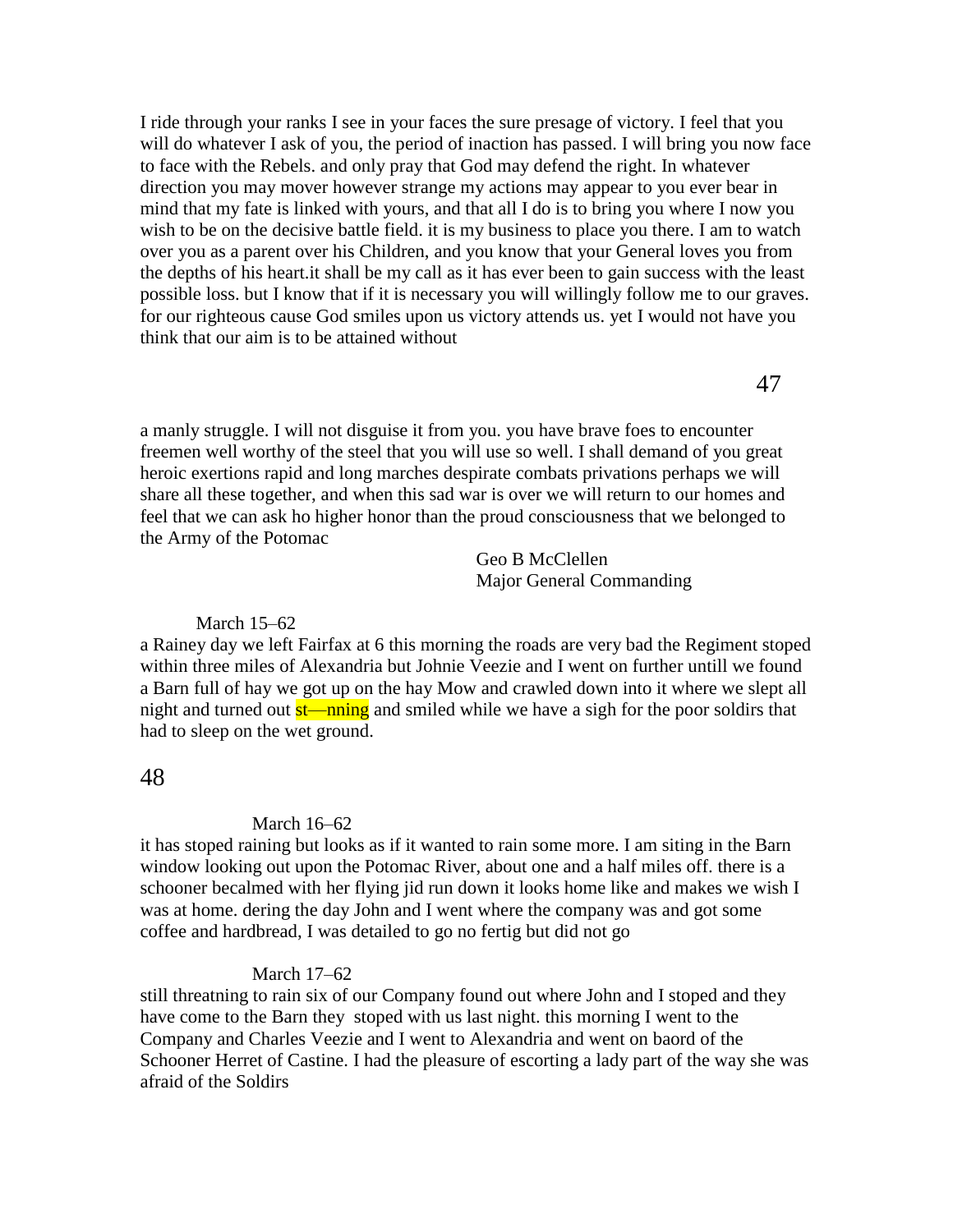#### March 18–62

cleered off very pleasent still at the Barn the oficer of the day tried to drive us out

49

but he is gon and we are here. I went to the Co and was detailed to stand camp guard and went on duty

#### March 20–62

it has rained very hard for the last 24 hours. the Regiment has shifted a short distance and taken tents left by the  $59<sup>th</sup>$  N York and John and I was compeled to leave our comfetable Qurters and go to a well tent Lomesome times in old Virginia,

#### March 21–62

we left camp this forenoon and arived at Alexandria at 5 in afternoon, then I was detailed to help load a Steammer with cartridges and while I was gon the Regiment went on board of the Steamer Arial, and when I got on board of her late in the evening, I could not find Knapsack Haversack or gun. the boys had cared them on board by there was such a  $g_{--}$ so meny on board that they had lost run of them. but such cases as that dont bother an old Soldir much. he steals some ones else then they watch and freese on to some one else.

### 50

 $\overline{a}$ 

Steamer Arial March 22–62

rained hard through the night this morning we droped out into the River in looking up River I can see the Capital of United States from the Steamers deck. General Martendal our Brigadier General is on board of the Steamer Mass.. with the  $18<sup>th</sup>$  Mass Regiment. the 18 and 22 Mass and 1<sup>st</sup> Michigan Regiment belongs to our Bragade, we soon got under way and steamed down river untill dark. things so not look as pleasent as they might for I have had nothing to eat all day<sup>4</sup>.

#### on Board Steamer. March 23–62

we got underway early and started down River. it has been a very pleasant day. in afternoon arived at Hampton just about Fortress Munroe on the James River. we halled in to the wharf where the Monitor laid that fought the Merymack a few days ago<sup>5</sup>, after the Steamer was made fast we fell in and marched ashore. Hampton must have been a very prety place before the Rebels burnt it last fall.

 $4$  Rufus and the  $2<sup>nd</sup>$  Maine are embarking on McClellan's Peninsula Campaign, the long awaited move against the Confederate army. McClellan's strategy was to attack Richmond from the southeast to avoid what he thought would be superior forces if he marched south from Washington.

 $5$  The two iron clads, the USS Monitor & CSS Virginia (made from remnants of the USS Merrimac) fought to a draw on March 9 at Hampton Roads.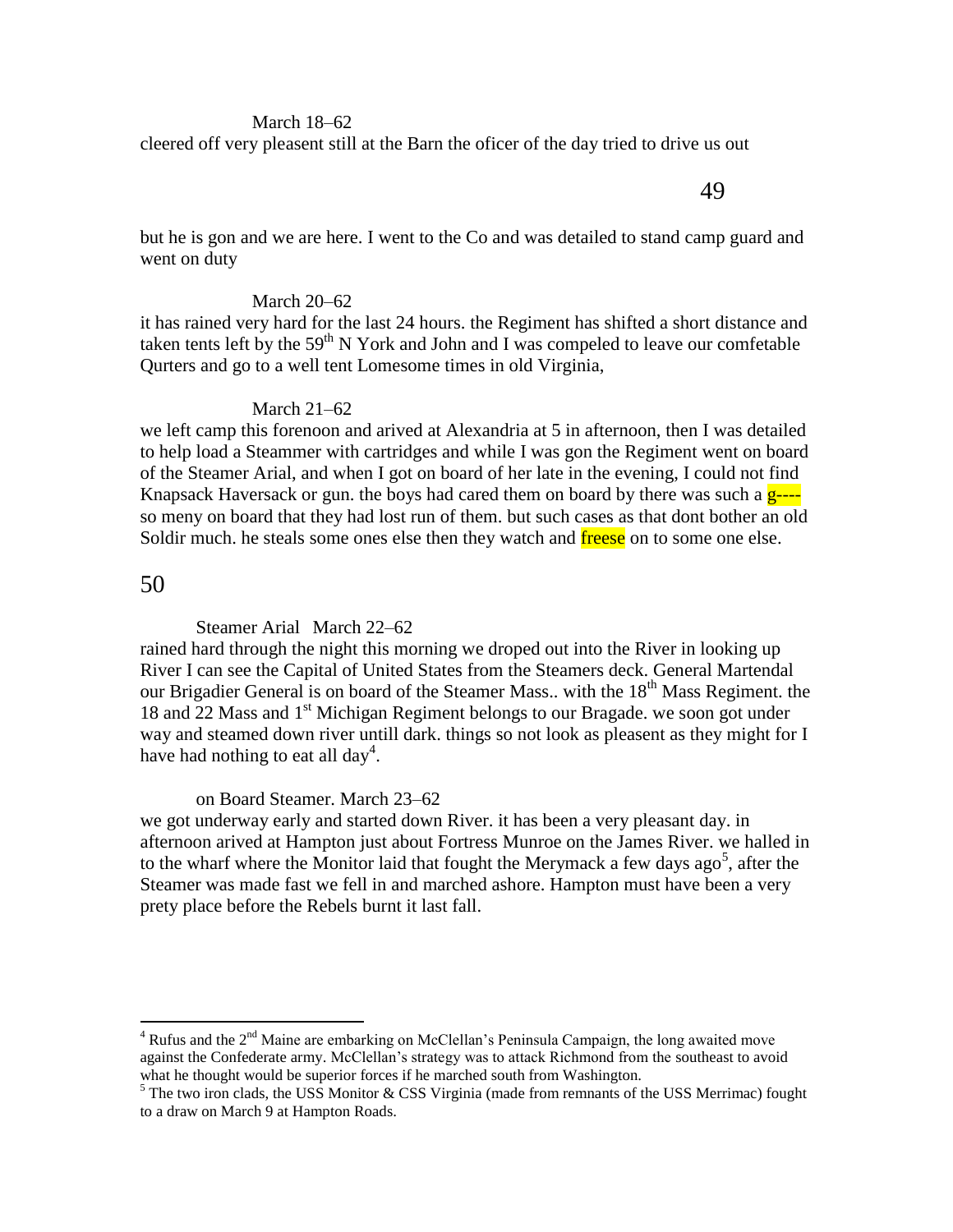#### Hampton March 24–62

to day we marched a cuple of miles from Hampton and pitched our Punchoes in a very prety place. the Country around here is low and flat not much above the sea level. there is a very few Inhabitants and it must be very sickley here, it is covered with a marshy forest and the Roads are very poor. streams are very plenty and in rainy seasons the land must be mostly cuvered with water you dig a hole a foot deep and it soons fills with water. after geting our Punchoes pitched Moses and I went to the Surgeon and got a Tonic I understand the jonies have orderd us off. Just before dark I took my gun and went on a Hog raid.

#### March 25–62

we advanced about three miles to day and pitched our ponchoes. Moses and I have been arested for lifting things that belonged to the Setlers the Army is about 85,000 at the present time.

### 52

#### March 26–62

we did not march to day so I washed and have found some creeps. but it is not considerd a disgrace to be lousey in the Army, for it is imposible to keep clear of them. we drawed rations to day I9 cakes hard bread and one half pound of Beef. that is a days rations

#### March 27–62

this has been a fine day. I am on camp guard the regiment was out to day on a Bragade drill. one Division is advancing I had a sick spell this afternoon.

### March 28–62

pleasent we had Company Inspection and Company drill in forenoon and Regimentle drill and dress prade in afternoon have not been very well to day.

#### March 31–62

Charles Hooper, C. W. Veazie and I left our camp to go to the James River by Newport News. it is about three miles from camp. there was strict orders for the Soldiers nit to leave camp so we run away. when we got to the

### 53

River there was about 2000 Soldiers there fishing for ousters, the water was very schole so they had to waid out Quite a distence. my two chums started rite in but I thought I would sit on the beach and watch things for a while. Just to my left and down River was the Cumberlin partly out of water where the Merrimack sunk her. the River is very wide here and things looked pleasent. in looking around I see a steamer a little up river and clost to the opisite shore. she steamed down huging the shore, untill she got opisite to us then she headed for us. all this times I was watching her and thought it was one of our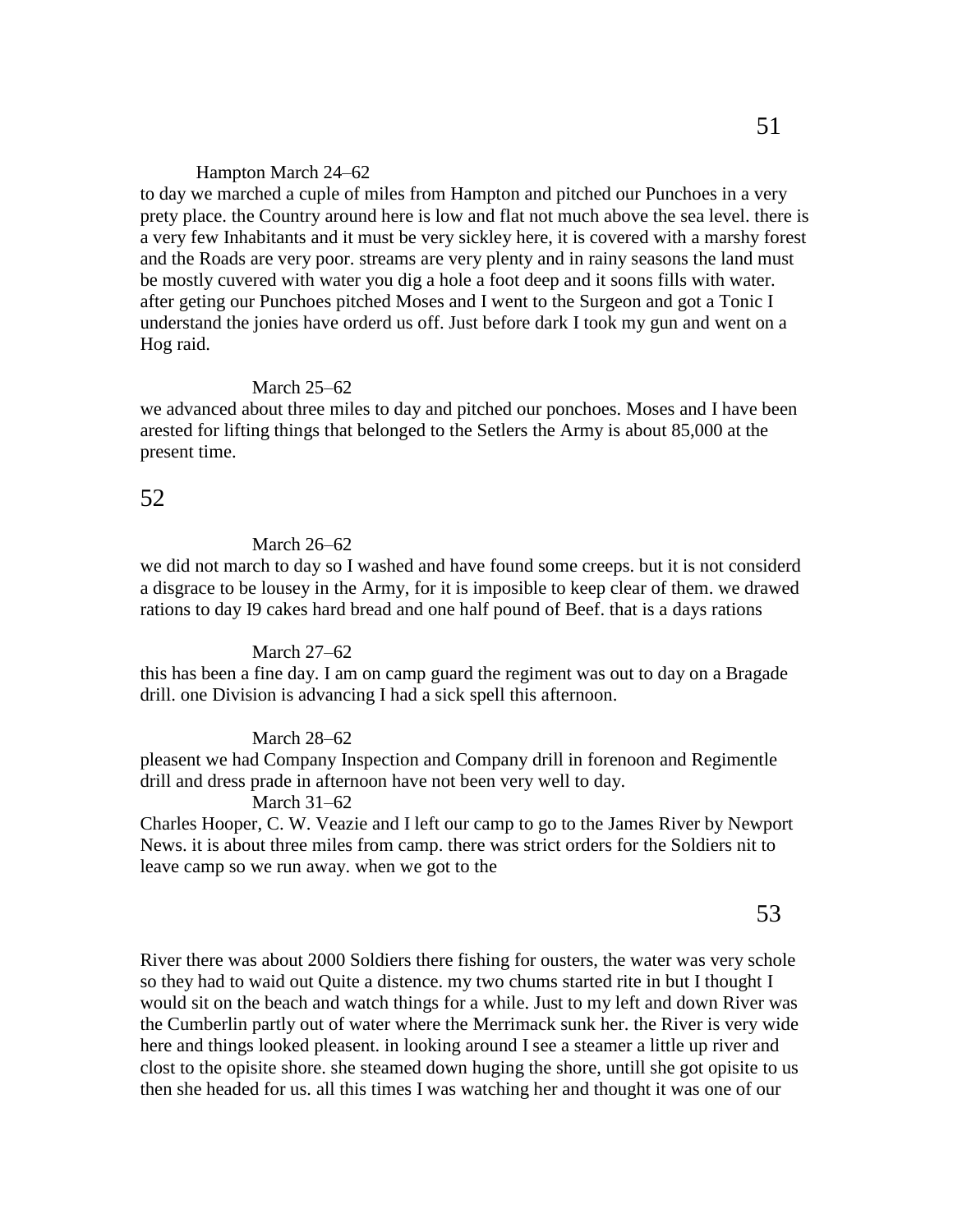Gun boats. but when she got about half way abrest and swang brodside to us run up the Rebel flag and fired a big gun the ball striking the water and sciping untill it burrid itself in the bank. we knew what was the mater, that brought me to my feet but I waited untill my chums got ashore then we run up over the bank the rebel firing his half dozen guns as fast as he could, one shell bust just as

# 54

we got up the bank. there we had a large level field to run over before we could get into the woods. when we got part ways we cume acrost a guter that had been washed out we jumped in there and waited untill the guns dot [got] through firing. then we started for camp where we arived saft, but as we had run away, we kept very still about our excursion. I do not know whether the johnies hit any one or not but he had a good chance.

### Camp Porter April  $1<sup>st</sup> 62$

this camp is named after Fitz John Porter our Corps General. this has been a nice day heavy cannonading through the day. the Schoonr Fairdeeler of Castine is at the Fort.

Camp Porter April 2–62

lots of drilling to day. the Schooner James Brophy of Castine is at the Fort. the Capt of her Henri Cox was here today. Sergeant James Collins would not take the Company out to drill

#### April  $4 - 62$

we left Camp Porter this morning and got to Little Bethel at noon where we stoped to rest a short time, and while we were there a darkie cume clost to our Co with an oficers horse he had a long rope to the horse and he lyed down on his back holing his hat over his face and let the horse feed around him. I noticed he had a very nice Harversack on and it seemed to be full, so I went and barred a knife sharpened the little blade, walked by him once then kneeled down and cut the strap that was over his shoulder went to the company rolled the Harversack up in my blanket and just got seated when the darkie got up and he rise the strap fell off his shoulder he picked it up and if there ever was a surprised darkie he was one, after looking at the ends of the strap a while he left. then I examed my prize and found a lofe of soft tack some supper and other things. the sack was the pretiest one I ever see patent leather and all worked up in silk when I got a chance I sent it to Georgetown.

# 56

where we kept our extry things, thinking that if I ever get home I would get it.

#### April  $5 - 62$

we Camped on a Rebel camp ground last night. early tis morning we started on the march. but we advance very slowly for we have to force the rebels foot by foot in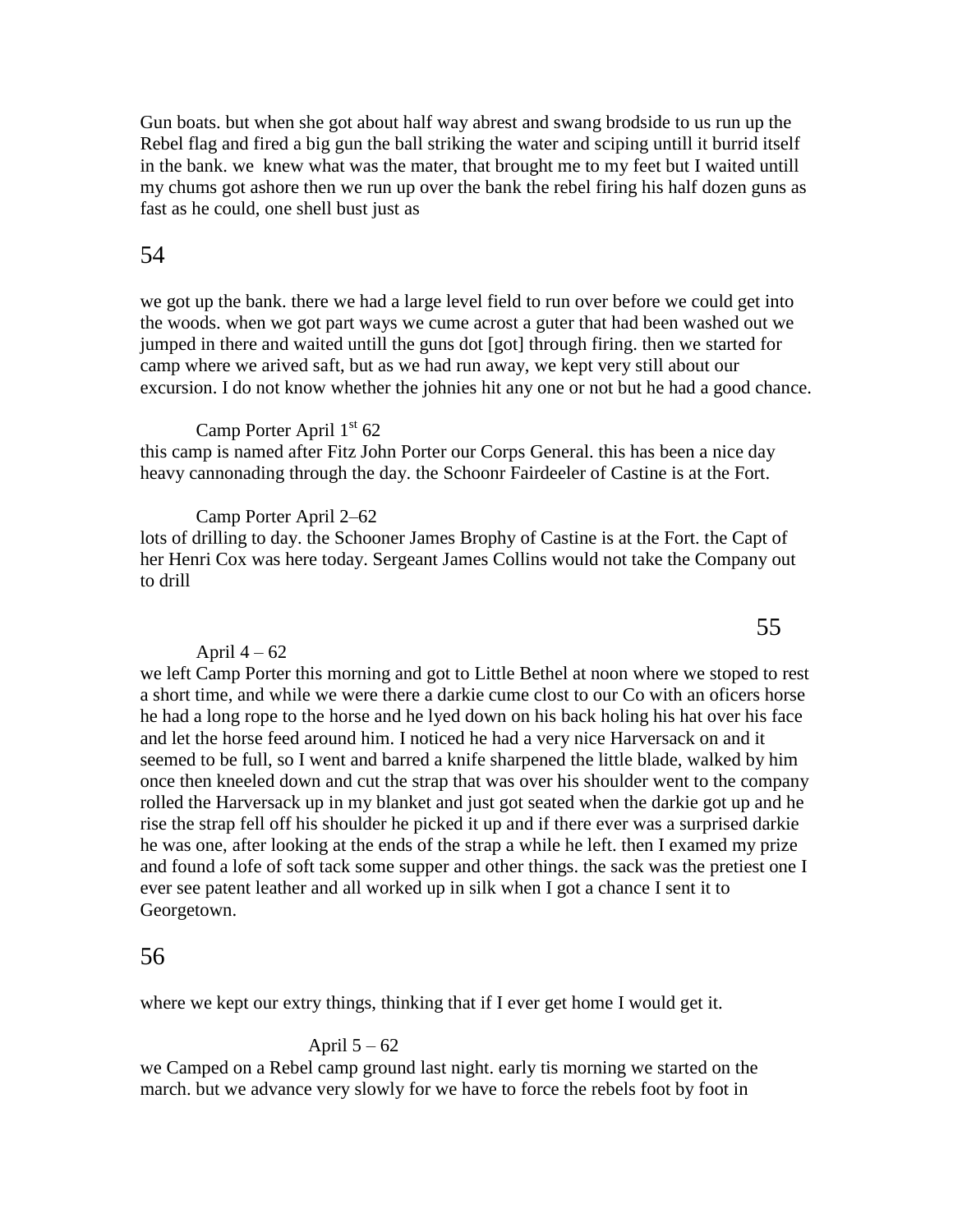afternoon we halted and I was put on guard and the Regiment was sent on a scout. I was relieved just before dark and got with the Regiment

### In Front of York Town April 6–62

this morning we advanced slowly untill we found the rebs in forse, and got in sight of their works. so I see this centry and could here them hallor they sounded like a lot of school boys.

### York Town April 7 62

we have been Surporting the  $3<sup>rd</sup>$  Mass Battery since yesterday after noon there has been some artillery firing during the time on both sides but no general engagement, yet. in afternoon we was relieved went a short distence to the rear and pitched our Ponchoes.

the 22 Mass, shot a Rebel that was coming in our lines to give himself up it was a mistake.

### York Town April 8–62

it rained very hard last night fluding our tents so we was obliged to turn out we started on peaket earley this morning

### York Town April 9–62

very bad weather,. we have been on peket 36 hours clost under a Rebel Fort. this has been the hardest Peket that I ever was on. the Rebels had sharpshooter posted and if we raised our heads they would fire at us. our Posts were about 50 feet apart and two on a post bur before the 36 hours was over a large part of the peaket in the vicinity of me had crawled to the rear. Moses Veazie was Quite a distence from me. but as the peket had all left between us he crawled up to me and he and I staid untill we was relieved. when I was relieved in the fare part of the night I jumped up to run to the rear but was fired at 4 or 5 times before I fell I crawled the rest of the ways, untill I

# 58

got under cover. During the 36 hours it was a cold as it could be and raine. and I ha to squat snug to the ground and like a hog wallow in the mud, my limbs was swelled so that I could hardly use them.

### York Town April 10–62

more raine, to day we shifted our camp ground some further to the rite and are now clost to York River, have not got limbered up yet.

# York River April 11 –62

inspection of Arms this forenoon, the report is that we are to have Spring Field Rifles, we have the Spring Field musket now, fires a Ball and then Buck shot. hered to day that the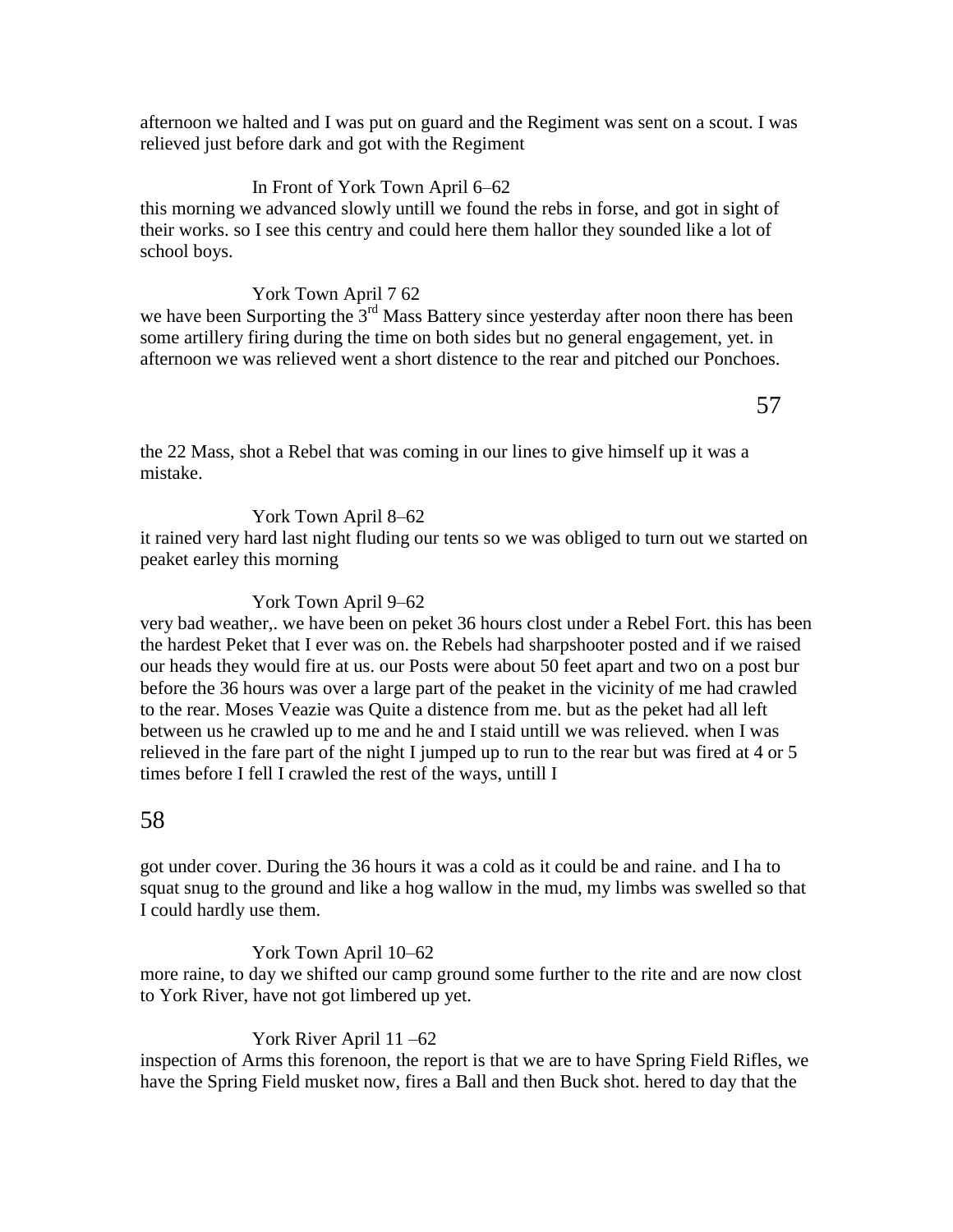Merymack went to Fortress Monroe and took two transports, hered of a great battle in Tenersee I was detailed for furtig but did not go.

### York River April 13 –62

I went on camp guard yesterday and was relieved to day countersign very cruise the report around the fire to day is that the johnies are trying to get in our rear.

#### 59

### York River April 16–62

our Regiment went on peaket early this morning. I had a man by the name of Randle on post with me. the Post not over 100 feet apart. my post was at the edge of the woods, in front of me was a level field and acrost the field was the rebels works. about 300 yards off. the rebs had sharpshooter posted out of sight and we was shore to get fired at if we shoed ourselves the sentry next to me was shot through the body. Randle was so frightned that he lyed down and trembled like a leaf it was something new to him he was a recruit. the rebs run out a battry and comenced shelling us. but our folks soon drove them under cover. there has been a consideble firing all along the line to day. California Joe<sup>6</sup> has been doing some fine work to off set the rebel side.

## 60

#### York River April 18–62

our folks had a scurmish on our left last night and beet the johnies they got one of our big guns, but we got it back. we are having lots of trouble now adays.

#### York River April 19– 62

There was a few peaces of Ponchoes I shered to day to our Company, but not enough for the whole company. we drawed lots fer them and I drawed one peace. we was detailed to go on Fertig clost by an old Bridge we dug up shells burried five feet deep Thomas Murphy cut his leg to day.

#### York River April 20–62

Very rainy they had a schurmish, on our left last night but things have been Quite on the right.

#### York River April 21–62

Rained hard all last night and is still raining. every thing Quiert except the Gun boats. they are firing acrost the Rive on the Gloucester side. the Rebs are trying to plant guns ther

<sup>&</sup>lt;sup>6</sup> A private in Company C of the 1<sup>st</sup> US Sharspshooter Regiment, Truman Head, also known as "California" Joe". He was the first Sharpshooter to be armed with a Sharps rifle that he had purchased prior to enlistment. Company C was one of the first two companies of Sharpshooters to be fully armed and to engage the enemy in combat (National Civil War Association)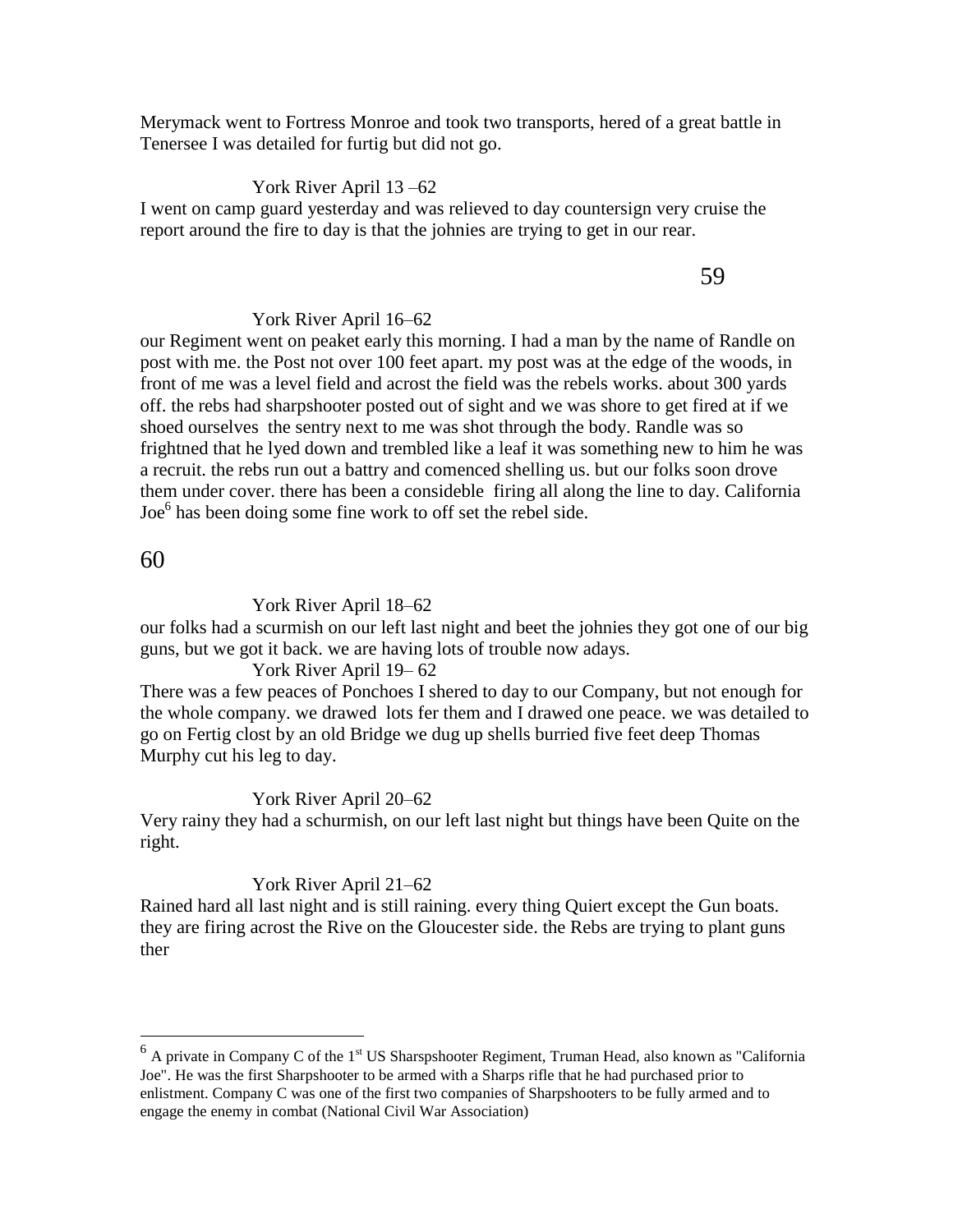### York River April 22 – 62

I am on camp guard last night the countersign was Almon, the Regiment started on peket this morning Capt Tilden has been home on a Furlow and arived back to day he brings one Recruit

### York River April 25 – 62

Raines most of the time only stops to take a new hold. we had orders to go on fertig but it was afterward countermander. the Gun's Boats don consideble firing last night General Franklins Division has joined our Army.

### York River April 26 –62

We started last night on fertig when we got to the front line of works we was deployed as schermishers about 10 feet apart with Pick shovel guns and equipments and advanced for the rebel works over a level field. the wind was blowing from the rebels and it was very dark. after getting part the distence between the rebel and our works we lied our guns down and comenced diging a hole each one for himself, throwing the dirt up in front of us. we had to

# 62

dig with the greatest care we was so nigh the johnies any little noise would alarmed them and then they would have opened on us. there is none so lazie that they would not work situated like that and I soon had a big whole we then dug for one anuther, then dug trenches to the rear so our men could come out in the day time and finish what we had begun and be under cover.

### York River April 29 – 62

still the raines, we started this morning on fertig diging the rebs out, I went down to the bank of the River, where I could see up River bye York Town. there was a number of small vessels sailing from and to York Town, when we started for camp the johnies see us and comenced to fire at us.

#### York River April 28 – 62

it has the appearence of clearing off. the Guns Boats fired a few sots last night signed they pay rolls to day. two of the NY 13 regiment was wounded last night hered that New Orleans was in our hand

63

### York River April 29 – 62

it had cleard off at last. we started on fertig early this morning and dug all day on a tranch to place 10 Morters in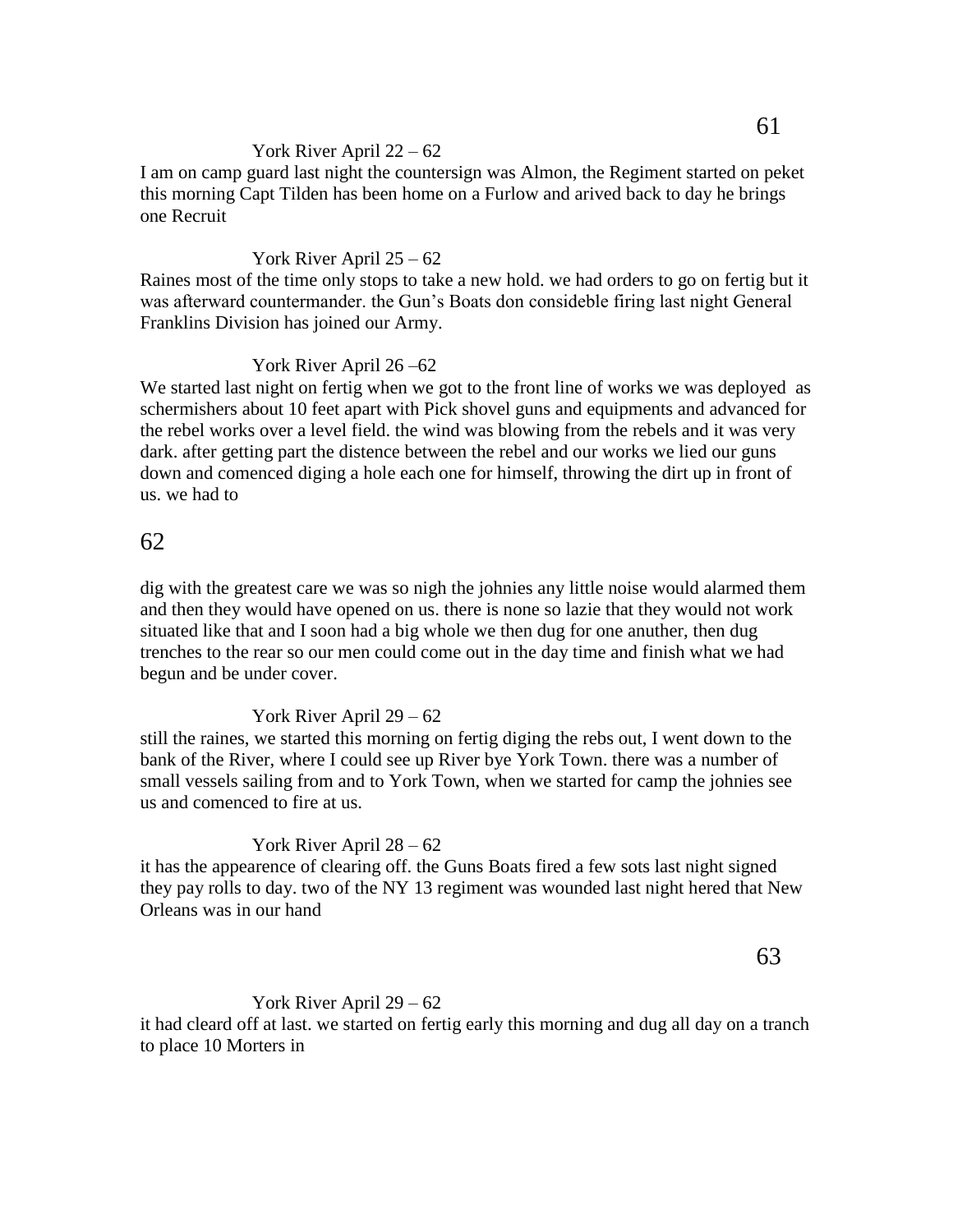#### York River April 30 – 62

overcast and looks very much as if it was agoing to Raine. we was paid off last night at 10 oclock. I received \$4 Charles Hooper is discharged and gon home sick.

### York River May  $1<sup>st</sup> 62$

we started at 4 this morning to go on peket to take the place of the  $13<sup>th</sup>$  N.York regiment they broke and run. the rebs have been firing at us all day.

### York River May  $2 - 62$

we got relieved this morning and got back to camp in a short time we was called upon to go and surport some men that was diging Rifle pits 500 yards from the Rebel works, the rebs have been very busy firing all day they busted one of their big guns. there is three Beloons up in sight watching the rebels. the johnies fire at them

### 64

 $\overline{a}$ 

### York River May  $4 - 62$

we are having the finest of weather now. the Rebels left York Town last night we have all our Cavelery and 90 peaces of flying Artillery<sup>7</sup> in pursuit of them. our folks are clost to them we have hered them firing all day. the rebs left all their heavy guns 80 in number and lots of ammunition and other war like stors, but they destroyed all they could

### York Town May 5 –62

it has rained all day. we marched inside of the rebel works to day. the rebs had torpedos buried all along the line of their works the cap only exposed Good bye if you steped on them. we had men detailed to hunt them up and place a stick over them with a rag on it, untill we had time to dig them up. General Hookers Corps has got up with the rebs at Williamsburg and is fighting them

### York Town May  $6 - 62$

it has cleared off and the sun is shining on us onse more. but it was Quite cold last night. I went inside of a Rebel fort to day, and found

### some things left by them. one knife the blade was three inches wide and 15 inches long. looked as if it was made of a saw plate.

# York Town May  $7 - 62$

Pleasent, this morning we got on board of the Steamer Arial to go up River. I think the whole of our Corps (the  $5<sup>th</sup>$ ) is agoing with us.

West Point May  $8 - 62$ 

 $\sigma$ <sup>7</sup> Flying artillery was the nickname for the horse artillery